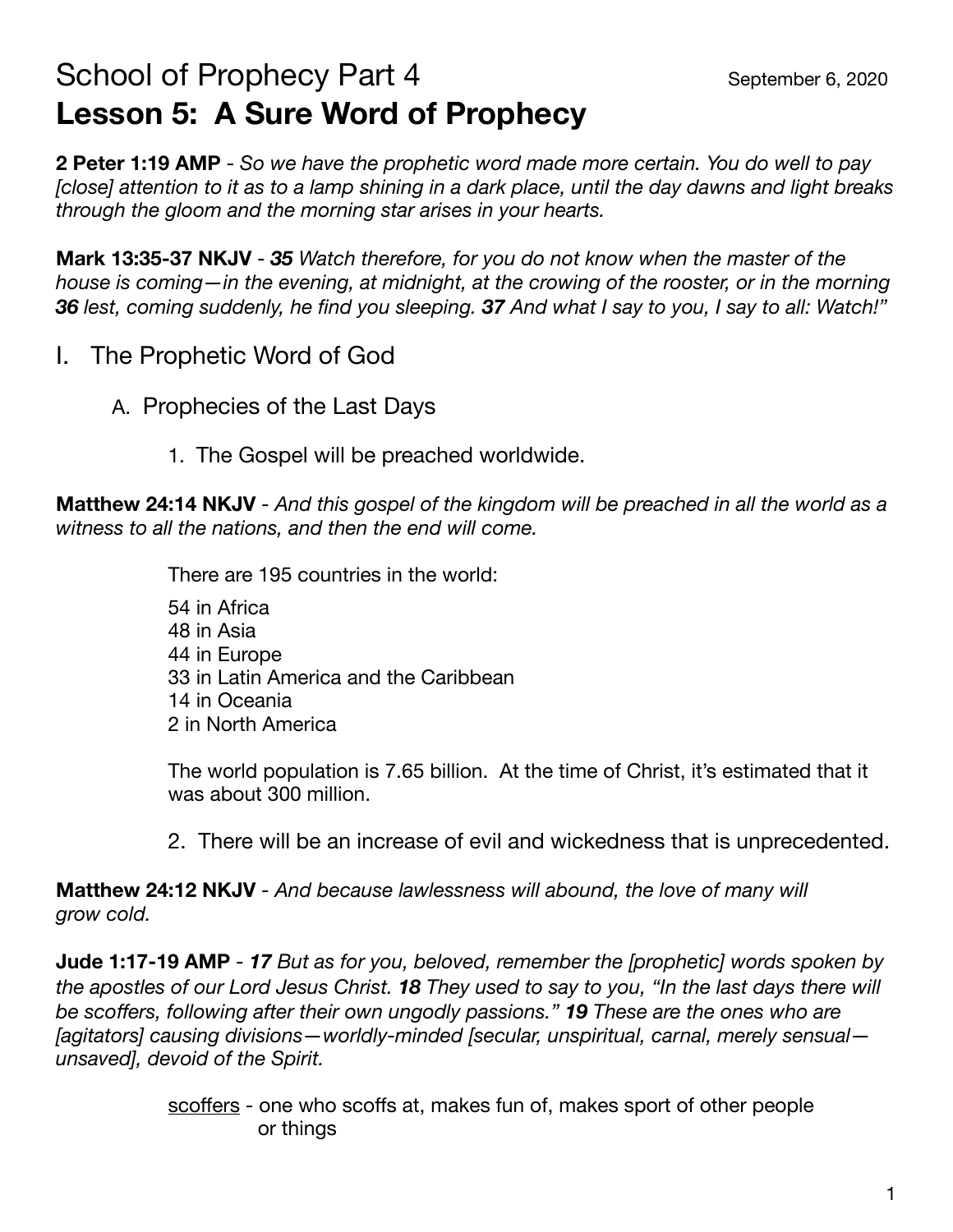3. Atheism and the rejection of Truth will be widespread.

**Psalms 53:1 NKJV** - *The fool has said in his heart, "There is no God." They are corrupt, and have done abominable iniquity; there is none who does good.*

> Paul described what happens in society when people reject truth and will not acknowledge God's authority. They become vain in their imaginations.

**Romans 1:21 KJV** - *Because that, when they knew God, they glorified him not as God, neither were thankful; but became vain in their imaginations, and their foolish heart was darkened.* 

 vain (mataioo) - to become perverse; to get off the right path to follow a foolish **one** and the contract of the contract of the contract of the contract of the contract of the contract of the con

> imagination (dialogismos) - to have the mind filled with thought processes that are objectionable

 4. The Development of a Global Economy

 "Globalization is the central reality of our time. It is coming and you can't stop it!" ~Former U.S. President, Bill Clinton State of the Union speech, January 2000

 globalization - the process of interaction and integration among the people, companies, and governments of different nations; a process driven by international trade and investment and aided by information technology

**Revelation 13:16-17 NKJV** - *16 He causes all, both small and great, rich and poor, free and slave, to receive a mark on their right hand or on their foreheads, 17 and that no one may buy or sell except one who has the mark or the name of the beast, or the number of his name.* 

 5. The Development of a World Government

 The apostle John envisioned a leader (Antichrist) who would have authority over all the world, and would be worshipped by the people of the world.

**Revelation 13:1-8 NKJV** - *Then I stood on the sand of the sea. And I saw a beast rising up out of the sea, having seven heads and ten horns, and on his horns ten crowns, and on his heads a blasphemous name. 2 Now the beast which I saw was like a leopard, his feet were like the feet of a bear, and his mouth like the mouth of a lion. The dragon gave him his power, his throne, and great authority. 3 And I saw one of his heads as if it had been mortally wounded, and his deadly wound was healed. And all the world marveled and followed the beast. 4 So they worshiped the dragon who gave authority to the beast; and they worshiped the beast, saying, "Who is like the beast? Who is able to make war with him?" 5 And he was given a mouth speaking great things and blasphemies, and he was given authority to continue for forty-two months. 6 Then he opened his mouth in blasphemy against God, to blaspheme His name, His tabernacle, and those who dwell in heaven. 7 It was granted to*